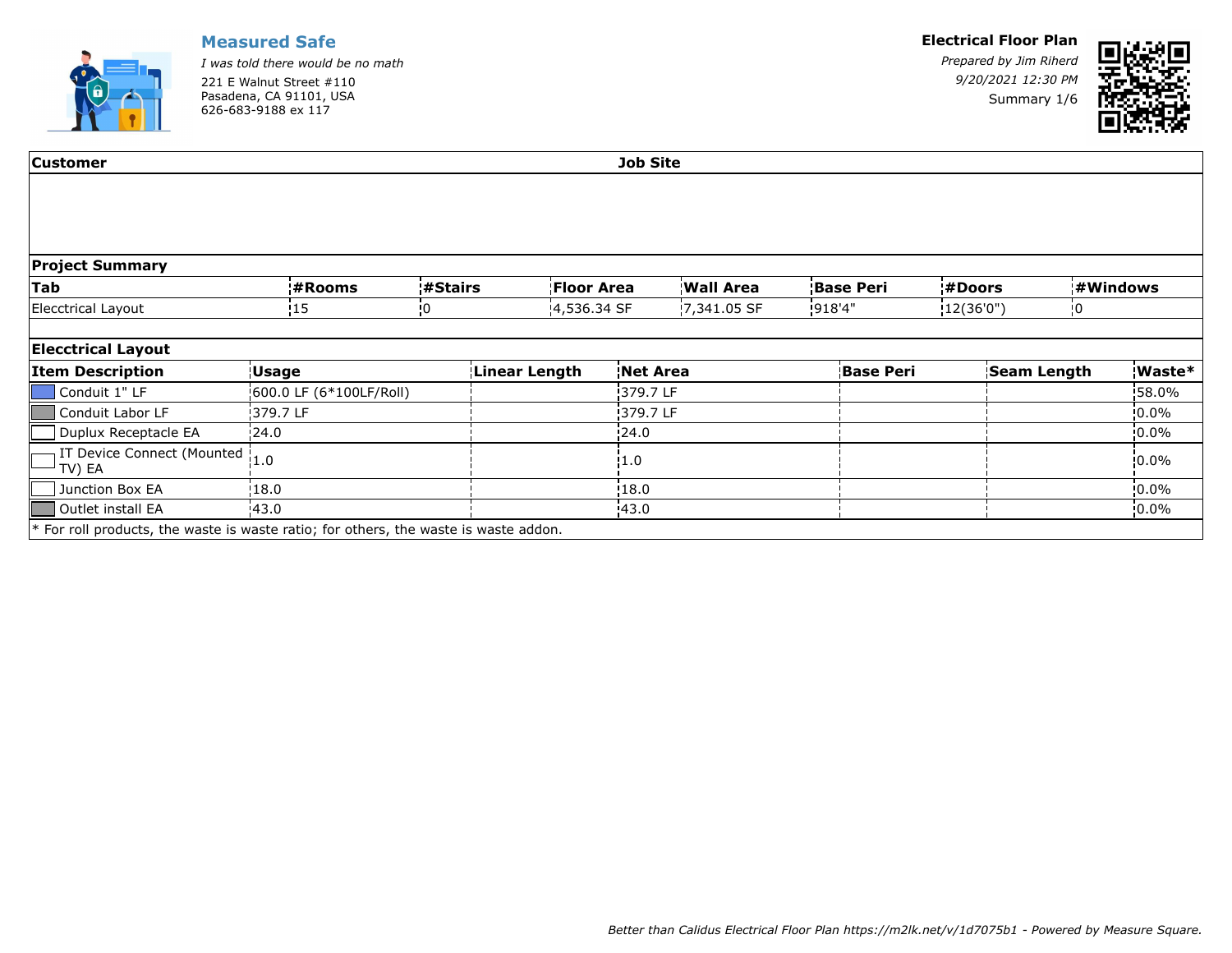

*I was told there would be no math* 221 E Walnut Street #110 Pasadena, CA 91101, USA 626-683-9188 ex 117

**Electrical Floor Plan**

*Prepared by Jim Riherd 9/20/2021 12:30 PM* Elecctrical Layout 2/6



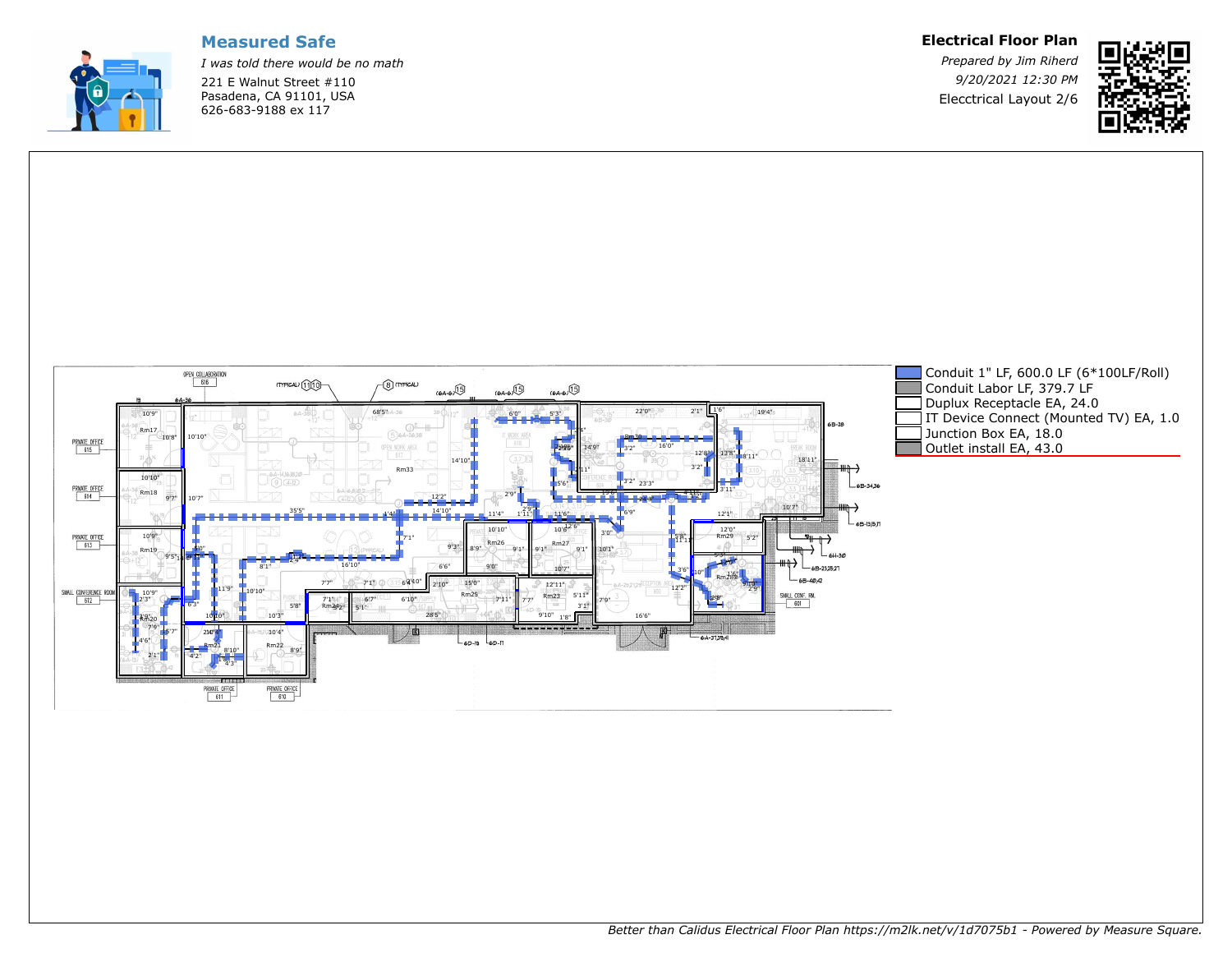

*I was told there would be no math* 221 E Walnut Street #110 Pasadena, CA 91101, USA 626-683-9188 ex 117

*Prepared by Jim Riherd 9/20/2021 12:30 PM* Elecctrical Layout 3/6





*Better than Calidus Electrical Floor Plan https://m2lk.net/v/1d7075b1 - Powered by Measure Square.*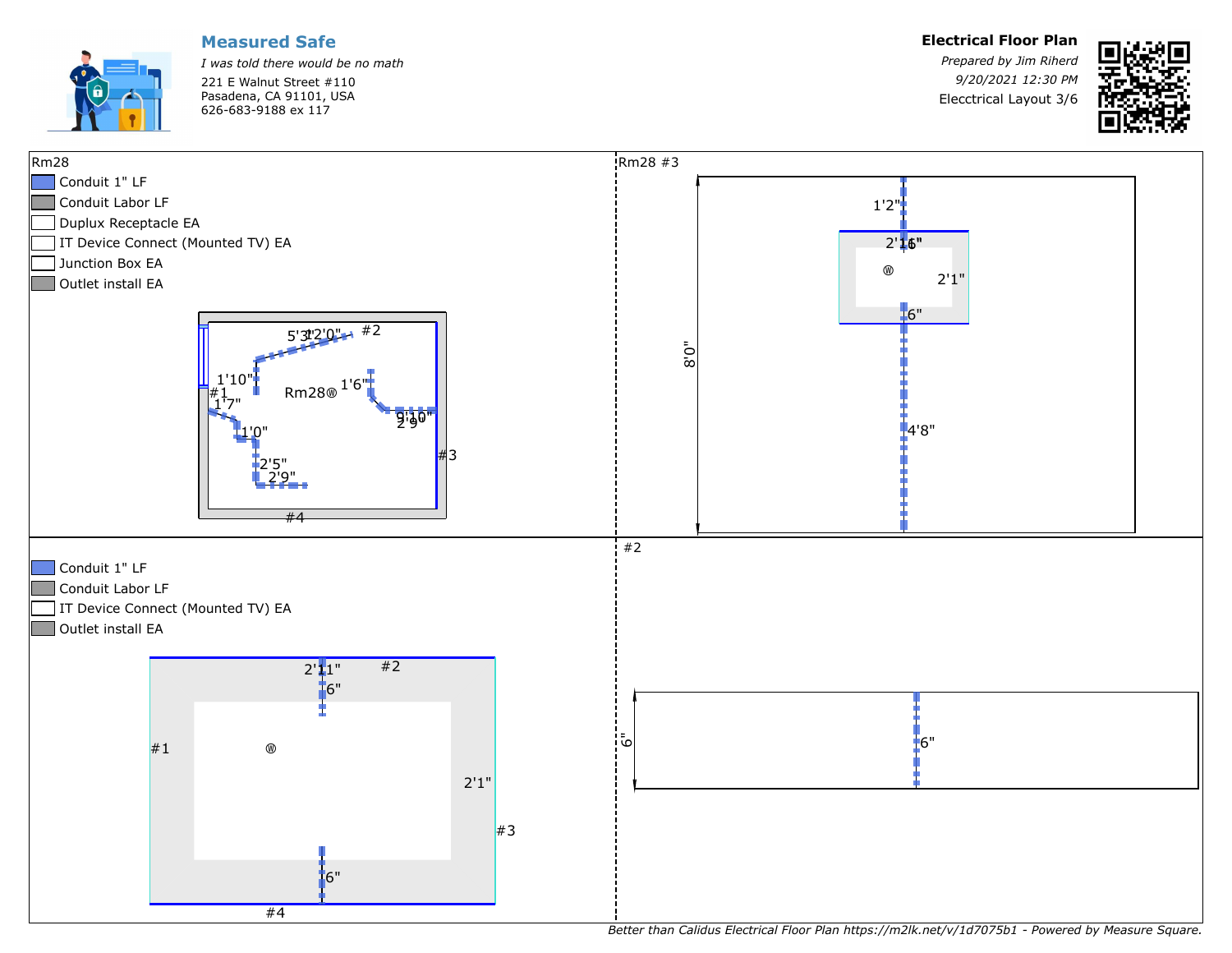

*I was told there would be no math* 221 E Walnut Street #110 Pasadena, CA 91101, USA 626-683-9188 ex 117

#### **Electrical Floor Plan**

*Prepared by Jim Riherd 9/20/2021 12:30 PM* Elecctrical Layout 4/6



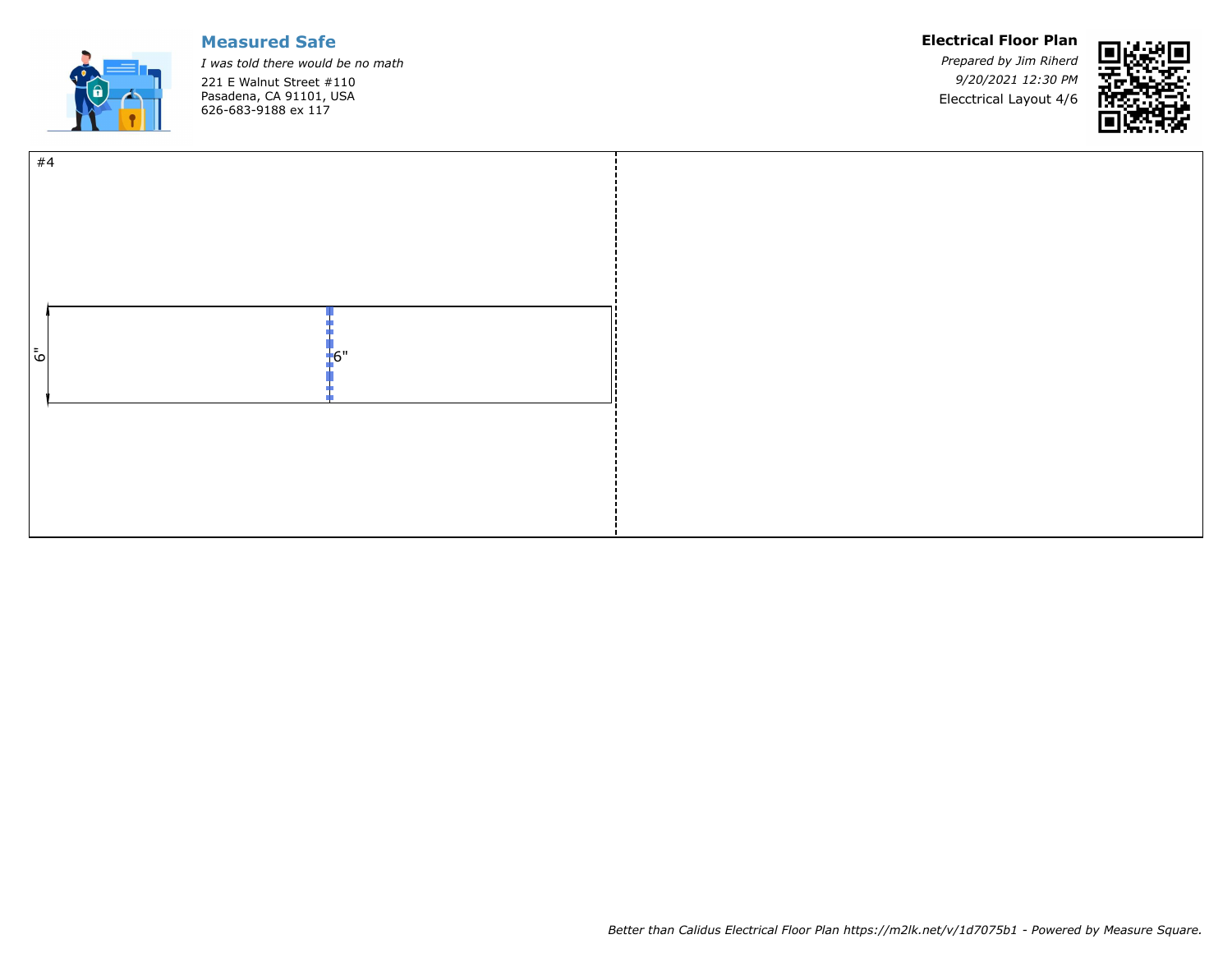

*I was told there would be no math* 221 E Walnut Street #110 Pasadena, CA 91101, USA 626-683-9188 ex 117

#### **Electrical Floor Plan**

*Prepared by Jim Riherd 9/20/2021 12:30 PM* Elecctrical Layout 5/6